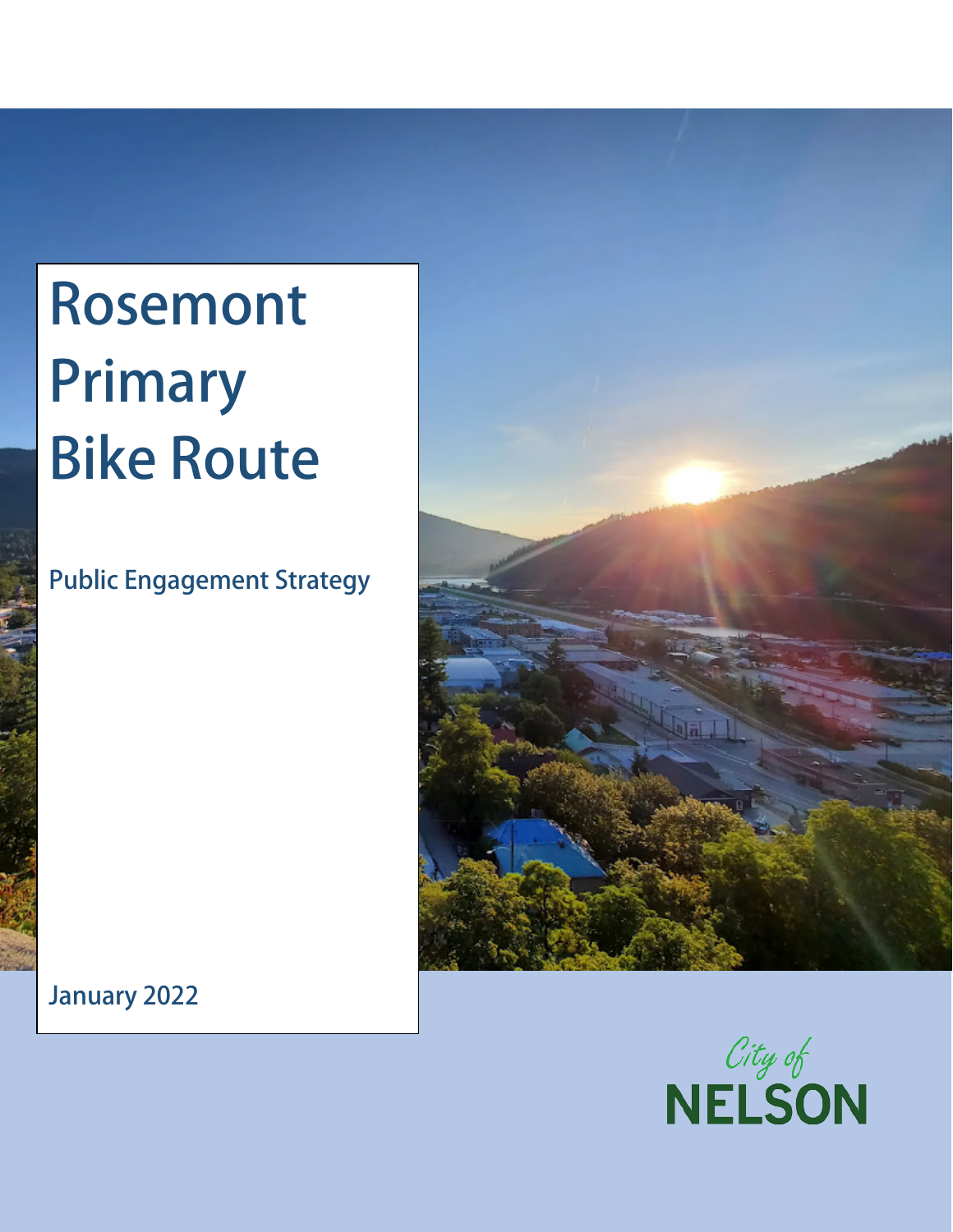#### Why is Public Engagement Done?

Public engagement, participation, or consultation is a crucial step in the conceptualization, design, and implementation of impactful projects in cities. When done correctly it is beneficial to all parties involved. The community leaves with an understanding of the project and the satisfaction of having their educated opinions incorporated into the project. The City leaves with greater insight into the community's needs and aspirations for the



#### Project Background

project. The City of Nelson strives to connect with the community to accurately reflect the feedback of residents in project design and decision-making. Gathering and incorporating feedback on previous projects and on the conceptual designs for the new Rosemont Bike Route will produce the, safest, most userfriendly result. This gives key stakeholders a chance to provide Staff with potential ideas, concerns, and critiques of project design.

#### What is Active Transportation?

The City is investing in its transportation network and part of this work includes creating active transportation connections throughout the City. This includes building a network of safe, user-friendly pedestrian and cycling pathways to make it easier for people to walk and cycle to their destinations. This encourages an active lifestyle, reduces the dependency on personal automobiles, eases traffic volumes, and reduces transportation-related C02 emissions. Additionally, "Focus on electric mobility and active transportation" is a key priority in the City's Climate Plan Nelson Next. This project also aligns with goals in the City's Official Community Plan.

The Rosemont Primary Bike Route is a proposed project to explore design options for connecting the neighbourhoods of Rosemont and Uphill. This connection is intended to facilitate safer, more efficient transportation along this route via walking, cycling, etc. The City is currently in the conceptual design stage of this project and is looking for input from the public on how to optimize the roadway for all users.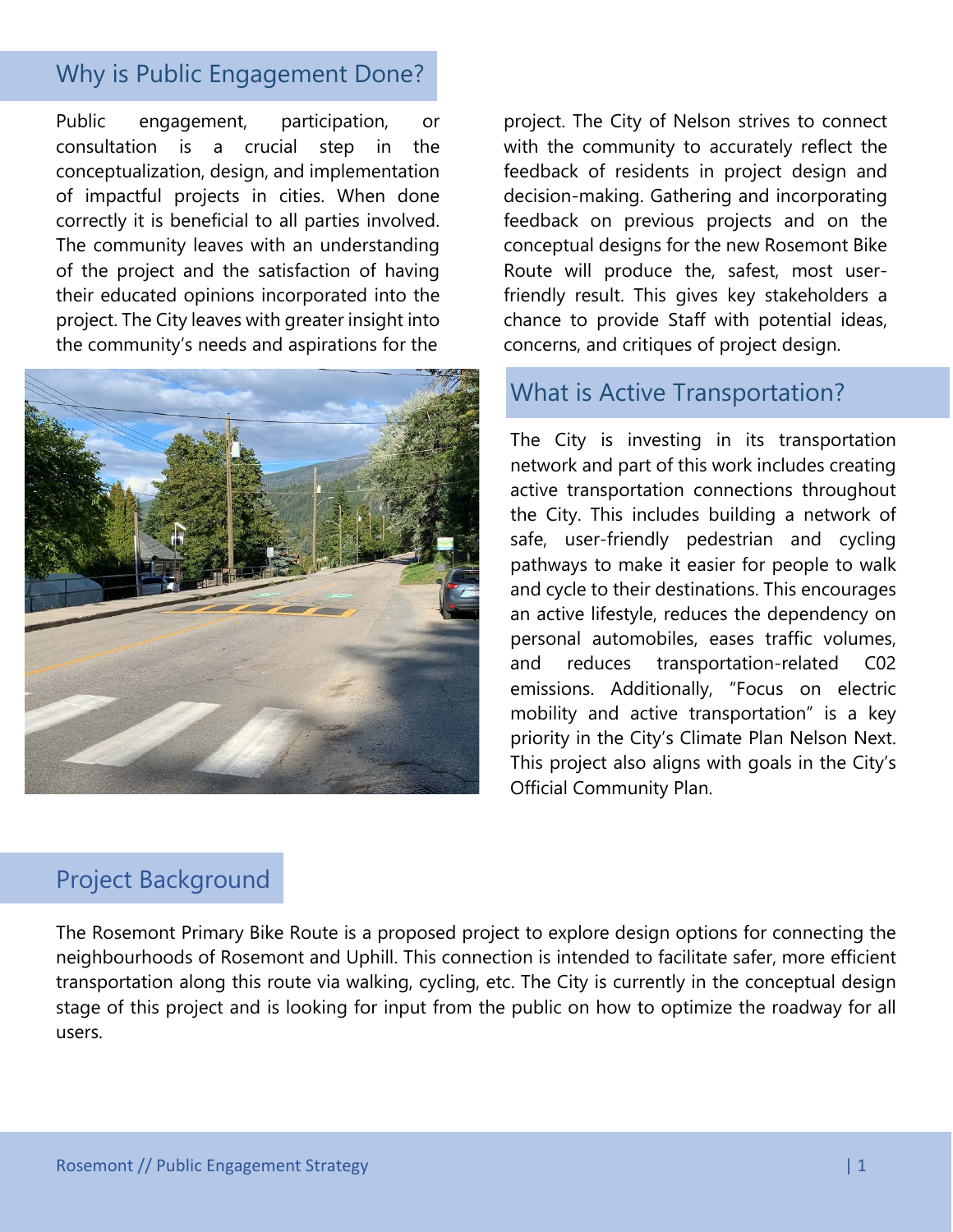#### Project Area

The project area consists of the blue Proposed Phase 2 line connecting the neighbourhoods of Rosemont and Uphill via the Observatory overpass and Vancouver Street.

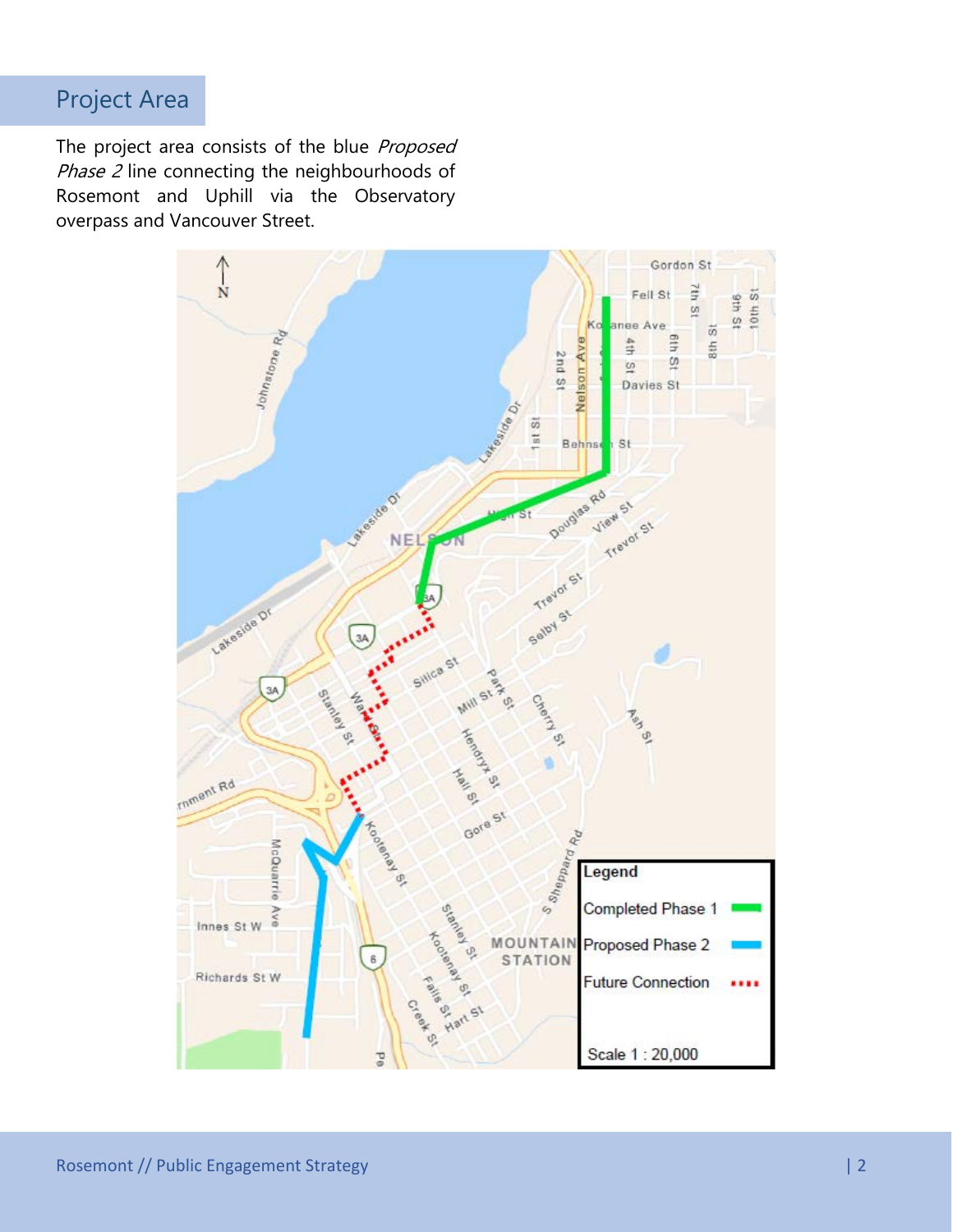#### Decision Statement

#### A statement that outlines the key goal of the project, motive for the engagement process, and includes an invitation for the public to participate.

How can we, as a community, revitalize the transportation corridor between Uphill and Rosemont, a core connection in the Nelson Active Transportation Plan, by creating safe pedestrian and cycling options while increasing the efficiency of all traffic and meeting the goals of Nelson's guiding policy documents.

|                                     | <b>INCREASING IMPACT ON THE DECISION</b>                                                                                                                                                  |                                                                                                                                                                                |                                                                                                                                                                                                                                 |                                                                                                                                                                                                              |                                                                     |  |
|-------------------------------------|-------------------------------------------------------------------------------------------------------------------------------------------------------------------------------------------|--------------------------------------------------------------------------------------------------------------------------------------------------------------------------------|---------------------------------------------------------------------------------------------------------------------------------------------------------------------------------------------------------------------------------|--------------------------------------------------------------------------------------------------------------------------------------------------------------------------------------------------------------|---------------------------------------------------------------------|--|
|                                     | <b>INFORM</b>                                                                                                                                                                             | <b>CONSULT</b>                                                                                                                                                                 | <b>INVOLVE</b>                                                                                                                                                                                                                  | <b>COLLABORATE</b>                                                                                                                                                                                           | <b>EMPOWER</b>                                                      |  |
| PUBLIC PARTICIPATION GOAL           | To provide<br>the public<br>with balanced<br>and objective<br>information to<br>assist them in<br>understanding<br>the problem,<br>alternatives.<br>opportunities<br>and/or<br>solutions. | To obtain public<br>feedback<br>on analysis,<br>alternatives and/<br>or decisions.                                                                                             | To work directly<br>with the public<br>throughout<br>the process<br>to ensure that<br>public concerns<br>and aspirations<br>are consistently<br>understood and<br>considered.                                                   | To partner with<br>the public in<br>each aspect<br>of the decision<br>including the<br>development of<br>alternatives and<br>the identification<br>of the preferred<br>solution.                             | To place final<br>decision-making<br>in the hands of<br>the public. |  |
| <b>PUBLIC</b><br>HE<br>p<br>PROMISE | We will keep<br>you informed.                                                                                                                                                             | We will keep<br>you informed,<br>listen to and<br>acknowledge<br>concerns and<br>aspirations,<br>and provide<br>feedback on<br>how public input<br>influenced the<br>decision. | We will work<br>with you to<br>ensure that your<br>concerns and<br>aspirations are<br>directly reflected<br>in the alterna-<br>tives developed<br>and provide<br>feedback on<br>how public input<br>influenced the<br>decision. | We will look to<br>you for advice<br>and innovation<br>in formulating<br>solutions and<br>incorporate<br>your advice and<br>recommenda-<br>tions into the<br>decisions to the<br>maximum extent<br>possible. | We will<br>implement what<br>you decide.                            |  |

#### IAP2 Participation Spectrum Level

**Rationale:** Involve was selected as the participation level as it will maximize the potential input and influence of the public while ensuring that final decision-making remains with the correct groups and respects the timeframes of the project. This level of engagement will be exercised through the techniques and tools outlined on the following page.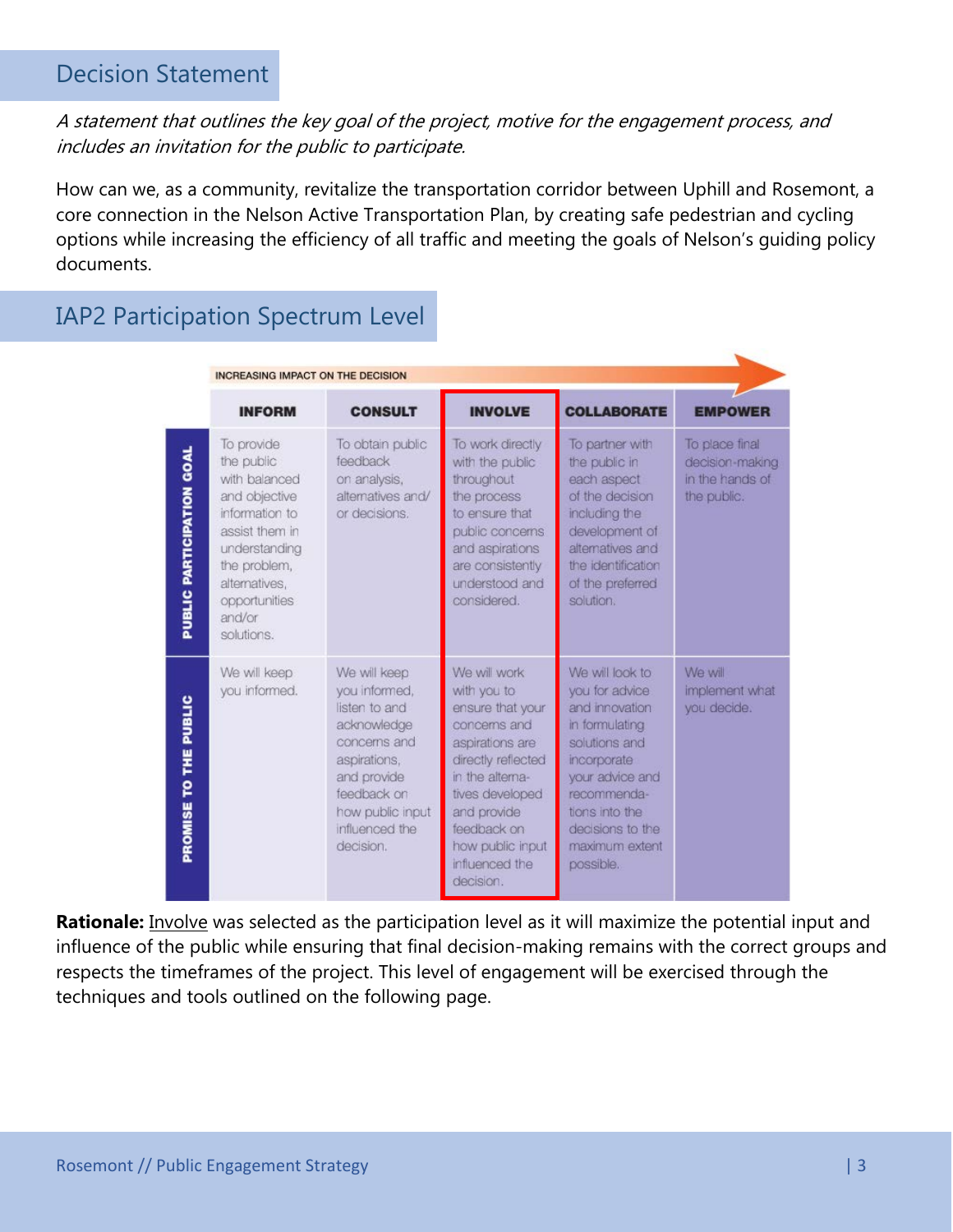## Engagement Techniques

| ThoughtExchange                                     | Provides preliminary feedback from the public on<br>previous active transportation work                                                                                                                |  |
|-----------------------------------------------------|--------------------------------------------------------------------------------------------------------------------------------------------------------------------------------------------------------|--|
| Interdepartmental<br><b>Consultation</b>            | Gains feedback, alignment, and support from other<br>City departments                                                                                                                                  |  |
| <b>Website Updates</b>                              | Refresh AT section of website to include current<br>project updates                                                                                                                                    |  |
| <b>Mail-outs</b>                                    | To property owners adjacent to route. Will include a<br>map of the proposed route, an invitation to<br>participate in engagement, and workshop details                                                 |  |
| <b>Signage</b>                                      | On route along Vancouver, on site at Silver King<br>Campus, and downtown. Include title of project,<br>contact info, and a link to participate in the process                                          |  |
| <b>Newspaper</b><br><b>Notification</b>             | Take out page in Nelson Star with update on project<br>proposal, route map, engagement details, and<br>contact info                                                                                    |  |
| <b>Social</b><br><b>Media</b>                       | Posts on the City's facebook and Instagram of<br>potential route designs, signage, engagement<br>sessions, contact info, etc                                                                           |  |
| <b>Small Workshops /</b><br><b>Drop-in Sessions</b> | Nightly $(-5)$ workshops with presentation on the<br>route and then have a free-flowing conversation<br>with attendees. Potential to use NiC space<br>(attendees book slots). Survey link distributed. |  |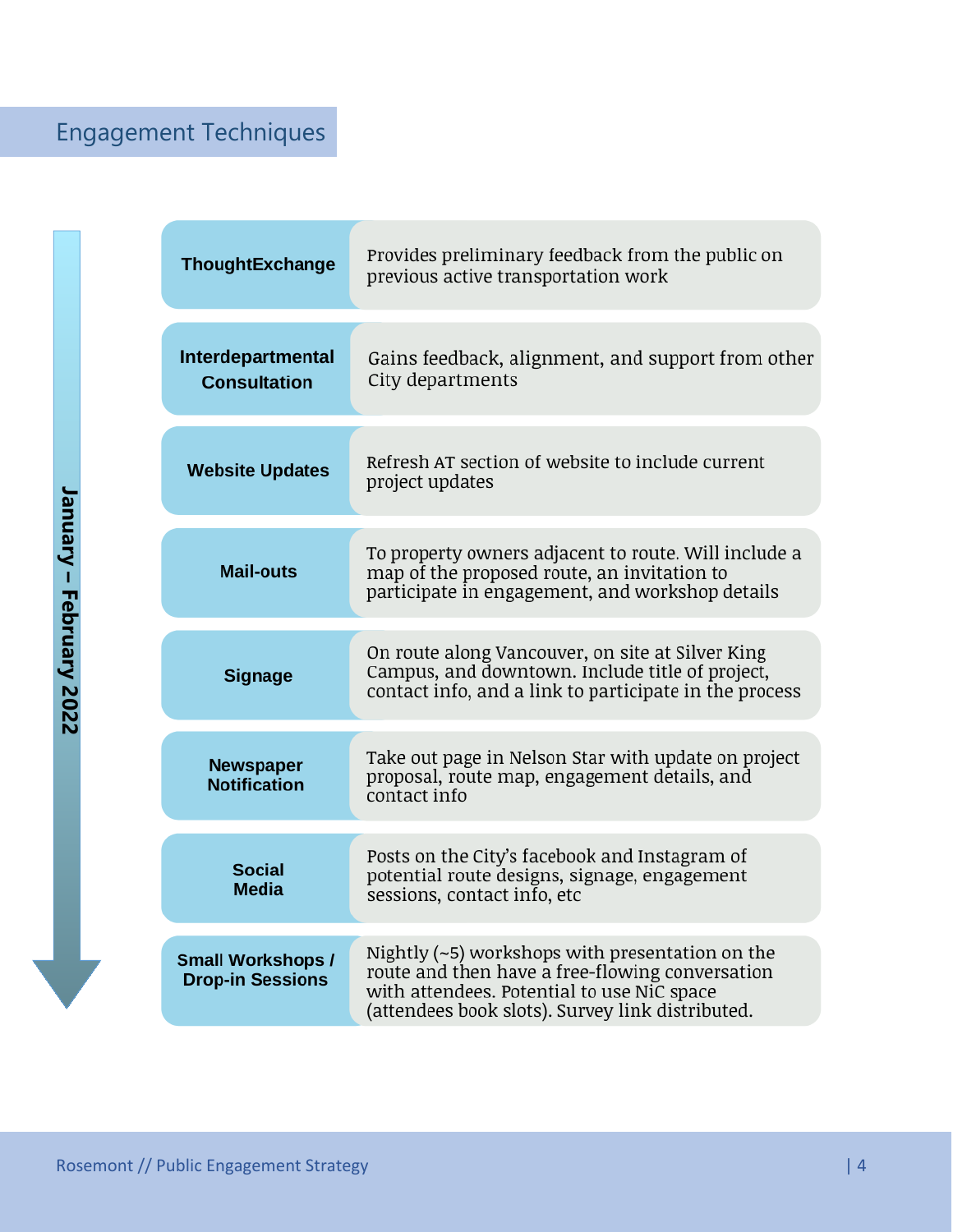**Rationale:** These techniques have been selected to optimally suit the nature of the project and the community's needs. These tools will be used over an approximate 6-week period through January and February 2022 to give residents substantial time to learn about, comment on, and provide feedback on the project. These techniques take place both in a virtual setting and in-person; as well on a flexible timeframe and in time sensitive options. This will cater to a variety of schedules. The workshops will provide a final site for residents to bring the opinions they've formulated over the previous weeks and chat directly with staff. These will likely be split between in-person sessions and virtual ones. The mixture of tools used over the duration of the engagement will allow educated public opinions to form and evolve over time and for staff to acquire the most influential feedback. After the final workshops, a survey will be released for residents to provide feedback on how successful the engagement process was.

#### Project Timeline

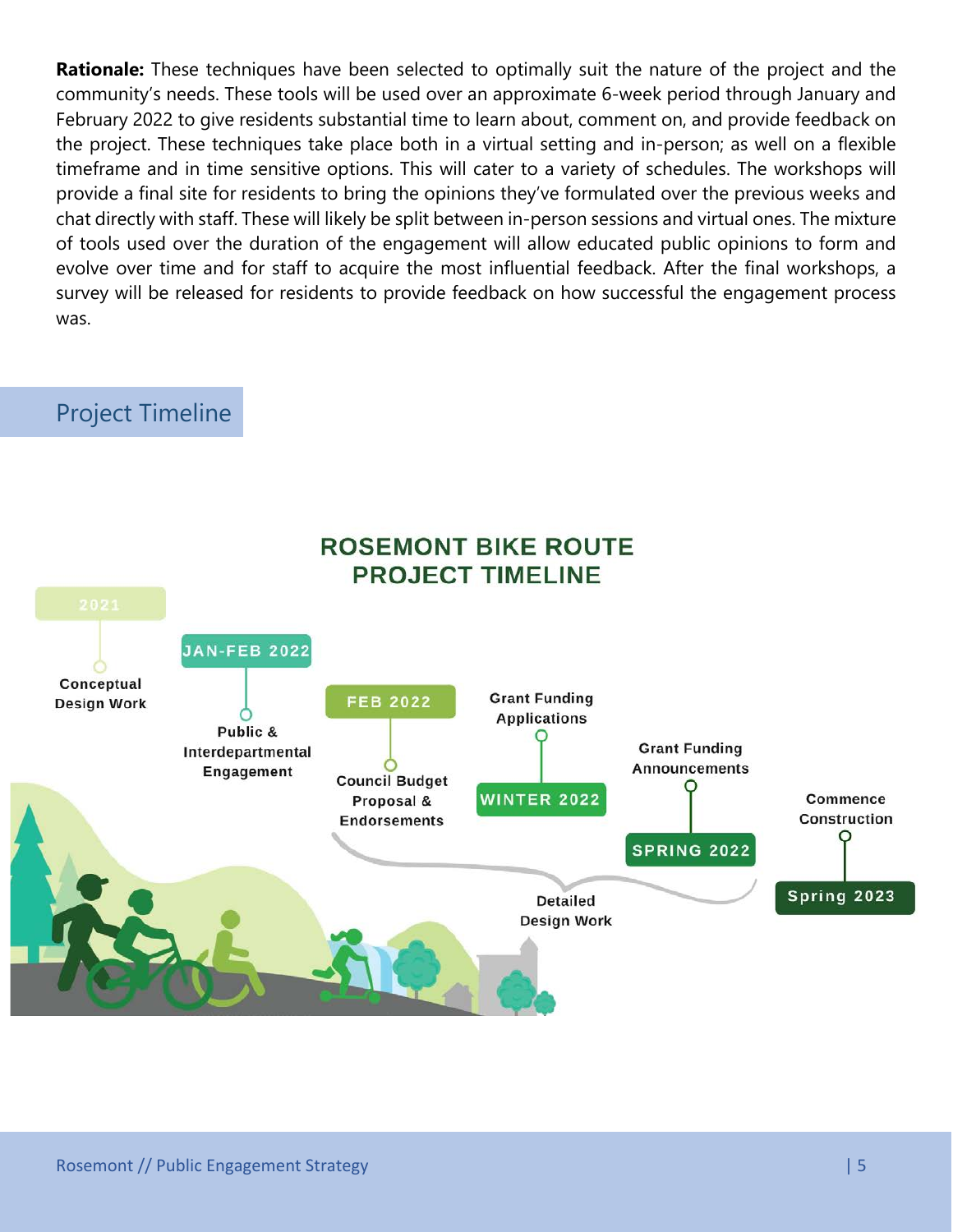#### Key Stakeholders

**Rationale:** These stakeholders have an important connection to the project and incorporating their feedback will be a top priority of the engagement process. Staff will strive to connect with each of these groups during the process and update them as the project progresses.

Staff understand that project context extends beyond the local knowledge of City employees and consulting with these groups provides important insight on the feasibility of the project and the impact it will have on the community.

| <b>Residents</b><br>Adjacent to<br>Route | Rosemont<br><b>Residents</b>                 | <b>Selkirk</b><br>College<br><b>Employees</b><br>& Students |
|------------------------------------------|----------------------------------------------|-------------------------------------------------------------|
| City<br><b>Departments</b><br>& Council  | Sinixt, Syilx,<br>and Ktunaxa<br>communities | <b>BC</b> Transit                                           |
| Local<br><b>Business</b><br>Owners       | Local<br>Physicians<br>and Doctors           | Advocacy<br>Groups                                          |

### **Communication**



**Key Messages:** The most important points to be communicated to the public through this engagement process.

- The goal of revitalizing transportation corridors in the City is to increase the efficiency and safety of all modes of transportation.
- Offering more transportation options to residents encourages a change in mode choice towards a healthier, more active community.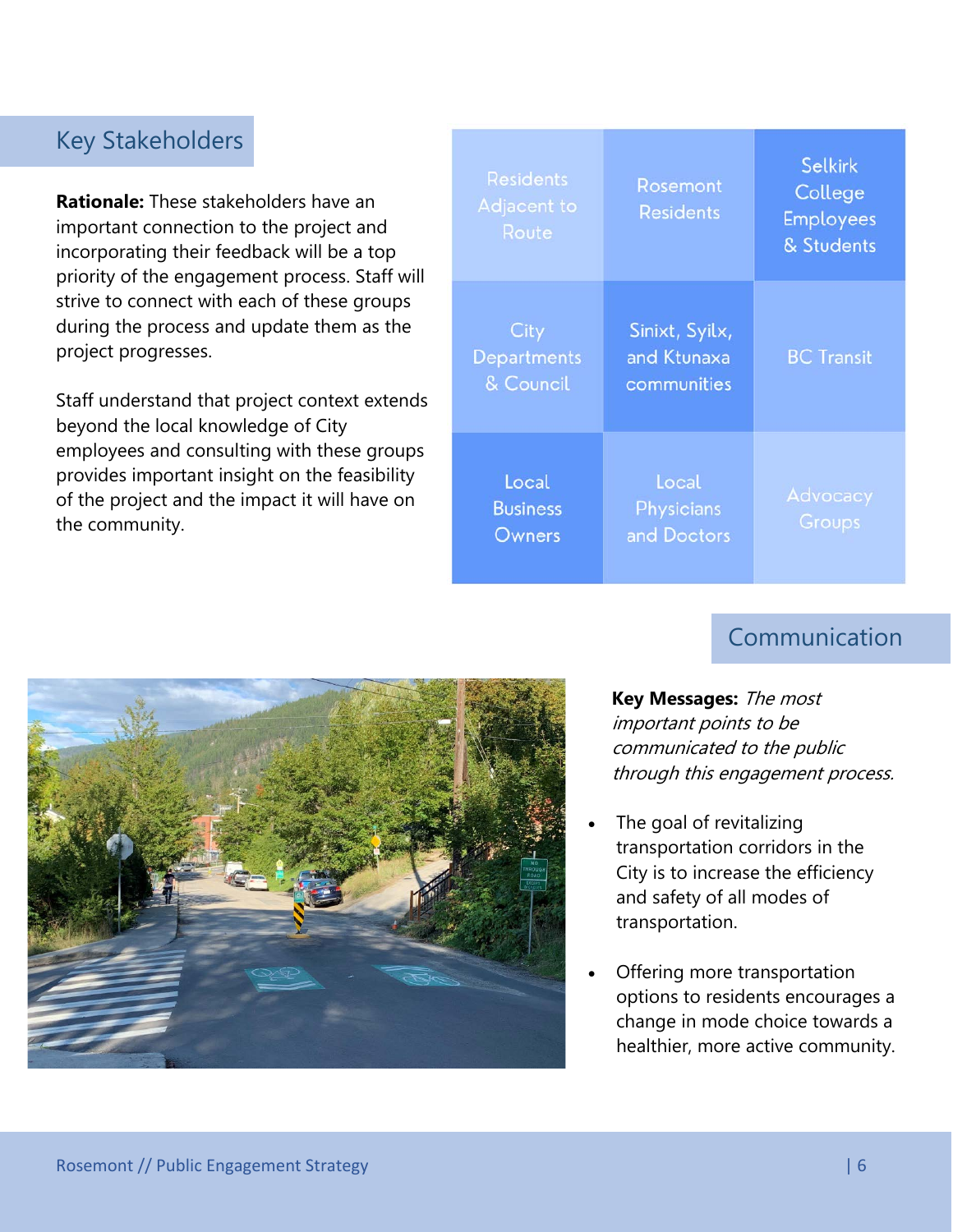#### Monitoring & Reporting

How the success of the techniques and effectiveness of the engagement is monitored and assessed.

| Successful Engagement<br><b>Indicators</b>                                                                                                          | A clear definition of the project goals and the role of the public in the<br>$\bullet$<br>process<br>The public are satisfied with their understanding of the project and<br>understand how their feedback will influence the outcome<br>The process is accessible and caters to a variety of schedules, ages,<br>$\bullet$<br>backgrounds, and social and technological abilities<br>Communication is clear, simple, and easy to understand<br>Staff acquire productive, relevant feedback to shape the project to better<br>suit the community's needs |
|-----------------------------------------------------------------------------------------------------------------------------------------------------|----------------------------------------------------------------------------------------------------------------------------------------------------------------------------------------------------------------------------------------------------------------------------------------------------------------------------------------------------------------------------------------------------------------------------------------------------------------------------------------------------------------------------------------------------------|
| <b>Success Metrics</b>                                                                                                                              | Number of people who attended workshops<br>$\bullet$<br>Number of people who provided online feedback<br>$\bullet$<br>Number of stakeholder groups reached<br>$\bullet$<br>How satisfied were participants with engagement techniques used?<br>$\bullet$                                                                                                                                                                                                                                                                                                 |
| SurveyMonkey link distributed post-workshop<br>$\bullet$<br>When and How?<br>Casual discussions on satisfaction level during workshops<br>$\bullet$ |                                                                                                                                                                                                                                                                                                                                                                                                                                                                                                                                                          |
| How will this information<br>be used?                                                                                                               | Monitoring results will be summarized and included in grant funding<br>applications<br>Monitoring results will be used to educate future public engagement plans                                                                                                                                                                                                                                                                                                                                                                                         |

Additional Resources & Social Media

- [City of Nelson Facebook](https://www.facebook.com/thecityofnelson/)
- [City of Nelson Instagram](https://www.instagram.com/cityofnelson/)

[City of Nelson](https://www.nelson.ca/) Website

[Nelson Active Transportation Plan](https://www.nelson.ca/802/Active-Transportation-Plan)

[Climate Work & Nelson Next](https://www.nelson.ca/804/Climate-Change-Action)